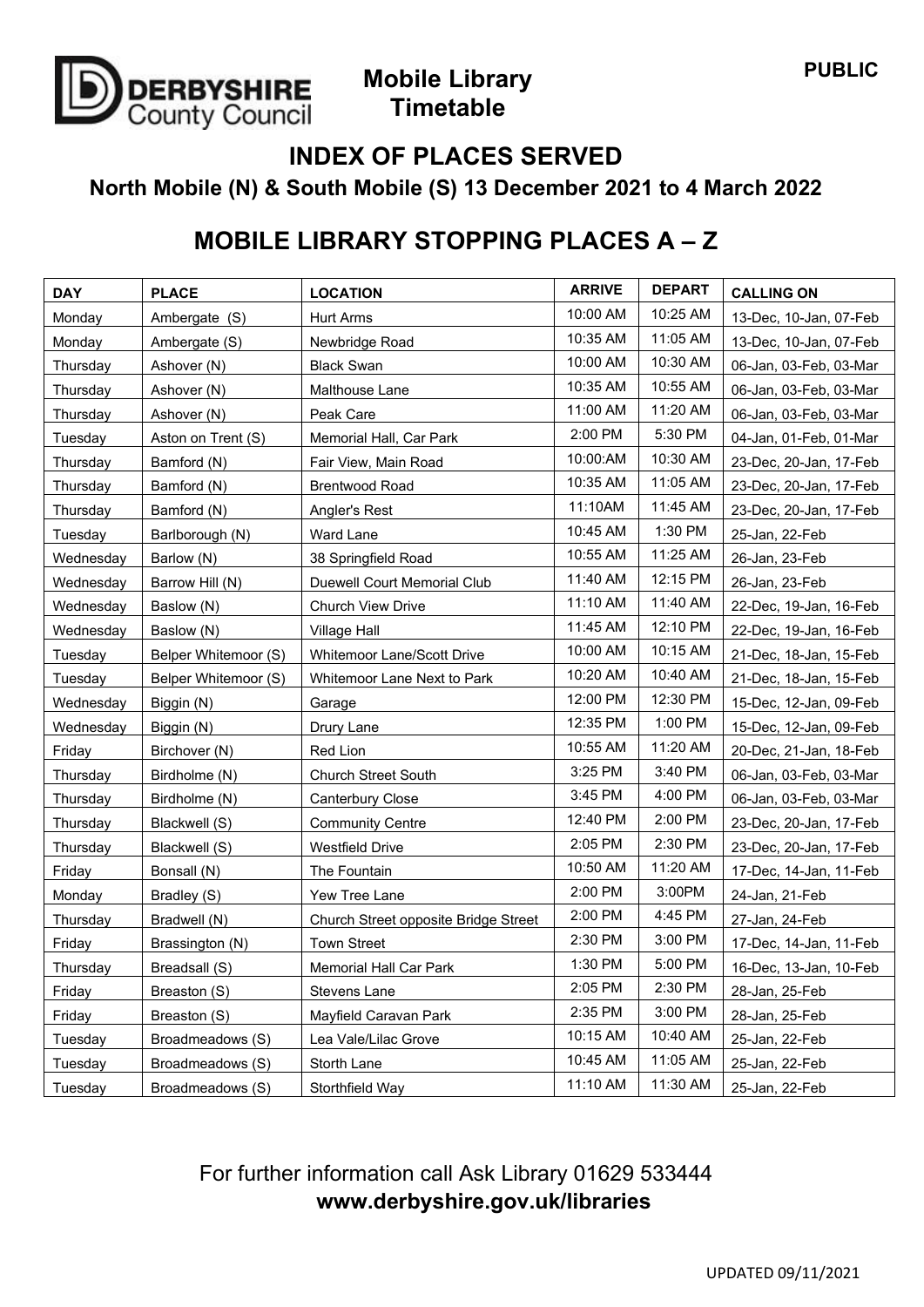| <b>DAY</b> | <b>PLACE</b>            | <b>LOCATION</b>                 | <b>ARRIVE</b> | <b>DEPART</b> | <b>CALLING ON</b>      |
|------------|-------------------------|---------------------------------|---------------|---------------|------------------------|
| Wednesday  | Buxton Park (N)         | <b>Alder Grove</b>              | 3:10 PM       | 3:35 PM       | 22-Dec, 19-Jan, 16-Feb |
| Wednesday  | Buxton Park (N)         | Park Road                       | 3:40 PM       | 4:05 PM       | 22-Dec, 19-Jan, 16-Feb |
| Friday     | Calow (N)               | <b>Blacksmiths Lane</b>         | 3:05 PM       | 3:25 PM       | 28-Jan, 25-Feb         |
| Friday     | Calow (N)               | Central Drive Goodman Court     | 3:35 PM       | 3:55 PM       | 28-Jan, 25-Feb         |
| Thursday   | Castle Gresley (S)      | Linton Road Shops               | 2:10 PM       | 2:30 PM       | 27-Jan, 24-Feb         |
| Thursday   | Castle Gresley (S)      | Drum & Monkey Car Park          | 2:35 PM       | 3:00 PM       | 27-Jan, 24-Feb         |
| Thursday   | Castleton (N)           | Market Place                    | 2:30 PM       | 3:50 PM       | 16-Dec, 13-Jan, 10-Feb |
| Monday     | Charlesworth (N)        | Marple Road                     | 10:35 AM      | 11:00 AM      | 13-Dec, 10-Jan, 07-Feb |
| Monday     | Charlesworth (N)        | Glossop Road                    | 11:05 AM      | 11:20 AM      | 13-Dec, 10-Jan, 07-Feb |
| Monday     | Chinley (N)             | Derwent Drive                   | 2:00 PM       | 4:30 PM       | 13-Dec, 10-Jan, 07-Feb |
| Wednesday  | Clay Cross Holmgate (N) | Sunflower Nursery Valley Road   | 11:00 AM      | 11:30 AM      | 05-Jan, 02-Feb, 02-Mar |
| Friday     | Codnor (S)              | Mill Lane Car Park              | 2:00 PM       | 5:00 PM       | 17-Dec, 14-Jan, 11-Feb |
| Wednesday  | Corbriggs (N)           | Travellers' Site                | 10:00 AM      | 10:45 AM      | 05-Jan, 02-Feb, 02-Mar |
| Friday     | Cotmanhay (S)           | Monyash Close                   | 10:10 AM      | 10:35 AM      | 28-Jan, 25-Feb         |
| Friday     | Cotmanhay (S)           | <b>Church Street</b>            | 10:40 AM      | 11:00 AM      | 28-Jan, 25-Feb         |
| Thursday   | Coton in the Elms (S)   | Mill Green Close                | 10:50 AM      | 11:20 AM      | 27-Jan, 24-Feb         |
| Thursday   | Coton in the Elms (S)   | Elms Road/Church Street         | 11:35 AM      | 11:55 AM      | 27-Jan, 24-Feb         |
| Wednesday  | Cowdale (N)             | Cowdale                         | 9:45 AM       | 10:15 AM      | 15-Dec, 12-Jan, 09-Feb |
| Tuesday    | Crich (N)               | Market Place                    | 10:50 AM      | 11:15 AM      | 14-Dec, 11-Jan, 08-Feb |
| Tuesday    | Crich (N)               | <b>Culland View</b>             | 11:20 AM      | 11:35 AM      | 14-Dec, 11-Jan, 08-Feb |
| Tuesday    | Crich Carr (N)          | Cliff Inn Car Park              | 11:40 AM      | 11:55 AM      | 14-Dec, 11-Jan, 08-Feb |
| Friday     | Cromford (N)            | Hawthorne Drive                 | 11:30 AM      | 11:55 AM      | 17-Dec, 14-Jan, 11-Feb |
| Friday     | Cromford (N)            | <b>Barnwell Lane</b>            | 12:00PM       | 12:20 PM      | 17-Dec, 14-Jan, 11-Feb |
| Wednesday  | Cutthorpe (N)           | Riggotts Way                    | 10:15 AM      | 10:45 AM      | 26-Jan, 23-Feb         |
| Wednesday  | Danesmoor (N)           | Penncroft Lane/Wheatcroft Close | 11:40 AM      | 12:10 PM      | 05-Jan, 02-Feb, 02-Mar |
| Friday     | Darley Dale (N)         | Methodist Church Car Park       | 1:00 PM       | 2:50 PM       | 20-Dec, 21-Jan, 18-Feb |
| Tuesday    | Denby Bottles (S)       | Danesbury Crescent              | 11:35 AM      | 11:55 AM      | 21-Dec, 18-Jan, 15-Feb |
| Tuesdav    | Denby Village (S)       | Denby Lodge                     | 12:00 PM      | 12:40 PM      | 21-Dec, 18-Jan, 15-Feb |
| Thursday   | Dove Holes (N)          | The Meadows                     | 11:50 AM      | 12:15 PM      | 27-Jan, 24-Feb         |
| Tuesday    | Doveridge (S)           | Village Hall                    | 1:20 PM       | 2:30 PM       | 14-Dec, 11-Jan, 08-Feb |
| Tuesday    | Doveridge (S)           | Church                          | 2:35 PM       | 3:00 PM       | 14-Dec, 11-Jan, 08-Feb |
| Wednesday  | Draycott (S)            | Derby Road                      | 10:00 AM      | 10:30 AM      | 22-Dec, 19-Jan, 16-Feb |
| Wednesday  | Draycott (S)            | The Pines                       | 10:35 AM      | 11:10 AM      | 22-Dec, 19-Jan, 16-Feb |
| Friday     | Duckmanton (N)          | Cherry Tree Drive               | 10:10 AM      | 10:30 AM      | 28-Jan, 25-Feb         |
| Friday     | Duckmanton (N)          | Duckmanton Hotel                | 10:35 AM      | 10:55 AM      | 28-Jan, 25-Feb         |
| Wednesday  | Earl Sterndale (N)      | Church                          | 3:15 PM       | 3:45 PM       | 15-Dec, 12-Jan, 09-Feb |
| Thursday   | Edale (N)               | Car Park                        | 2:05 PM       | 2:35 PM       | 23-Dec, 20-Jan, 17-Feb |
| Friday     | Elton (N)               | Duke of York                    | 10:10 AM      | 10:40 AM      | 20-Dec, 21-Jan, 18-Feb |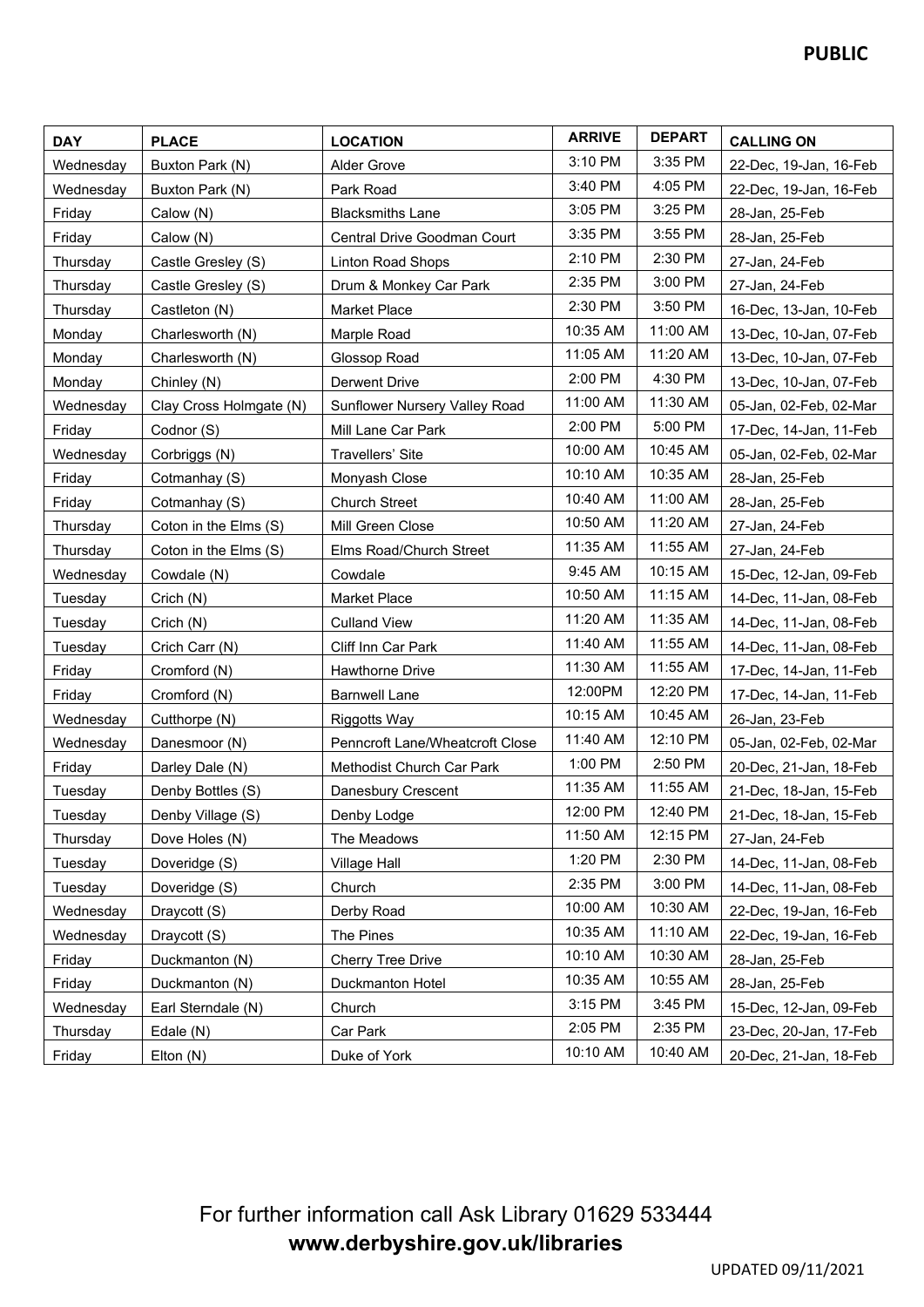| <b>DAY</b> | <b>PLACE</b>     | <b>LOCATION</b>                | <b>ARRIVE</b> | <b>DEPART</b> | <b>CALLING ON</b>      |
|------------|------------------|--------------------------------|---------------|---------------|------------------------|
| Wednesday  | Eyam (N)         | Car Park                       | 10:00 AM      | 10:25 AM      | 22-Dec, 19-Jan, 16-Feb |
| Wednesday  | Eyam (N)         | The Square                     | 10:30 AM      | 11:00 AM      | 22-Dec, 19-Jan, 16-Feb |
| Thursday   | Fairfield (N)    | St. Peter's Church Hall        | 9:15 AM       | 9:35 AM       | 27-Jan, 24-Feb         |
| Thursday   | Fairfield (N)    | Victoria Park Road Shops       | 9:40 AM       | 10:00 AM      | 27-Jan, 24-Feb         |
| Friday     | Findern (S)      | Lower Green Car Park           | 10:00 AM      | 12:45 PM      | 20-Dec, 21-Jan, 18-Feb |
| Wednesday  | Flagg (N)        | Main Road                      | 10:30 AM      | 11:00 AM      | 15-Dec, 12-Jan, 09-Feb |
| Tuesday    | Fritchley (N)    | The Green                      | 10:10 AM      | 10:40 AM      | 14-Dec, 11-Jan, 08-Feb |
| Tuesday    | Glapwell (N)     | Hawthorn Avenue/Village Hall   | 3:10 PM       | 3:40 PM       | 04-Jan, 01-Feb, 01-Mar |
| Thursday   | Grangewood (N)   | Harehill Road                  | 2:25 PM       | 2:40 PM       | 06-Jan, 03-Feb, 03-Mar |
| Thursday   | Grangewood (N)   | The Trumpeter                  | 2:45 PM       | 3:00 PM       | 06-Jan, 03-Feb, 03-Mar |
| Thursday   | Grangewood (N)   | Rockley Close                  | 3:05 PM       | 3:20 PM       | 06-Jan, 03-Feb, 03-Mar |
| Friday     | Grassmoor (N)    | <b>Community Centre</b>        | 2:20 PM       | 4:30 PM       | 07-Jan, 04-Feb, 04-Mar |
| Wednesday  | Grindleford (N)  | Mount Pleasant                 | 1:25 PM       | 1:50 PM       | 22-Dec, 19-Jan, 16-Feb |
| Wednesday  | Grindleford (N)  | Sir William                    | 1:55 PM       | 2:25 PM       | 22-Dec, 19-Jan, 16-Feb |
| Tuesday    | Hady (N)         | <b>Hady Hill</b>               | 3:30 PM       | 4:00 PM       | 21-Dec, 18-Jan, 15-Feb |
| Tuesday    | Hady (N)         | Hady Lane                      | 4:05 PM       | 4:20 PM       | 21-Dec, 18-Jan, 15-Feb |
| Wednesday  | Hartington (N)   | <b>Market Place</b>            | 2:20 PM       | 2:55 PM       | 15-Dec, 12-Jan, 09-Feb |
| Wednesday  | Hartshorne (S)   | Repton Road                    | 12:35 PM      | 1:05 PM       | 05-Jan, 02-Feb, 02-Mar |
| Tuesday    | Hasland (N)      | Eastwood Park Drive            | 1:50 PM       | 3:20 PM       | 21-Dec, 18-Jan, 15-Feb |
| Thursday   | Hathersage (N)   | <b>Oddfellows Road</b>         | 9:15 AM       | 1:00 PM       | 16-Dec, 13-Jan, 10-Feb |
| Wednesday  | Hatton (S)       | Hassall Road, Community Centre | 1:00 PM       | 1:55 AM       | 26-Jan, 23-Feb         |
| Wednesday  | Hatton (S)       | <b>Foston Close</b>            | 2:00 PM       | 2:30 PM       | 26-Jan, 23-Feb         |
| Monday     | Heage (S)        | <b>Black Boy</b>               | 11:15 AM      | 11:40 AM      | 13-Dec, 10-Jan, 07-Feb |
| Monday     | Heage (S)        | Park Crescent                  | 11:45 AM      | 12:10 PM      | 13-Dec, 10-Jan, 07-Feb |
| Friday     | Hilton (S)       | <b>Village Hall</b>            | 1:35 PM       | 5:00 PM       | 20-Dec, 21-Jan, 18-Feb |
| Monday     | Hognaston (S)    | Mills Croft                    | 11:20 AM      | 11:50 AM      | 24-Jan, 21-Feb         |
| Thursday   | Holbrook (S)     | Moorfield Road                 | 10:00 AM      | 10:20 AM      | 16-Dec, 13-Jan, 10-Feb |
| Thursday   | Holbrook (S)     | <b>Bradshaw Drive</b>          | 10:25 AM      | 10:45 AM      | 16-Dec, 13-Jan, 10-Feb |
| Tuesday    | Holloway (N)     | Holme Close                    | 10:00 AM      | 10:25 AM      | 21-Dec, 18-Jan, 15-Feb |
| Tuesday    | Holloway (N)     | Yew Tree Inn                   | 10:30 AM      | 11:00 AM      | 21-Dec, 18-Jan, 15-Feb |
| Wednesday  | Holme Hall (N)   | Wardgate Way Supermarket       | 3:15 PM       | 3:50 PM       | 26-Jan, 23-Feb         |
| Monday     | Holmsfield (N)   | 6 Park Rise                    | 10:25 AM      | 10:50 AM      | 24-Jan, 21-Feb         |
| Tuesday    | Holymoorside (N) | Pinfold Close                  | 11:30 AM      | 12:00 PM      | 21-Dec, 18-Jan, 15-Feb |
| Tuesday    | Holymoorside (N) | Village Hall/Holymoor Road     | 12:05 PM      | 12:30 PM      | 21-Dec, 18-Jan, 15-Feb |
| Thursday   | Hope (N)         | <b>Eccles Close</b>            | 2:50 PM       | 3:20 PM       | 23-Dec, 20-Jan, 17-Feb |
| Thursday   | Hope (N)         | Village Car Park               | 3:25 PM       | 4:05 PM       | 23-Dec, 20-Jan, 17-Feb |
| Friday     | Horsley (S)      | <b>Church Street</b>           | 10:00 AM      | 10:30 AM      | 07-Jan, 04-Feb, 04-Mar |
| Friday     | Horsley (S)      | Lady Lea Road                  | 10:35 AM      | 11:00 AM      | 07-Jan, 04-Feb, 04-Mar |

# For further information call Ask Library 01629 533444 **www.derbyshire.gov.uk/libraries**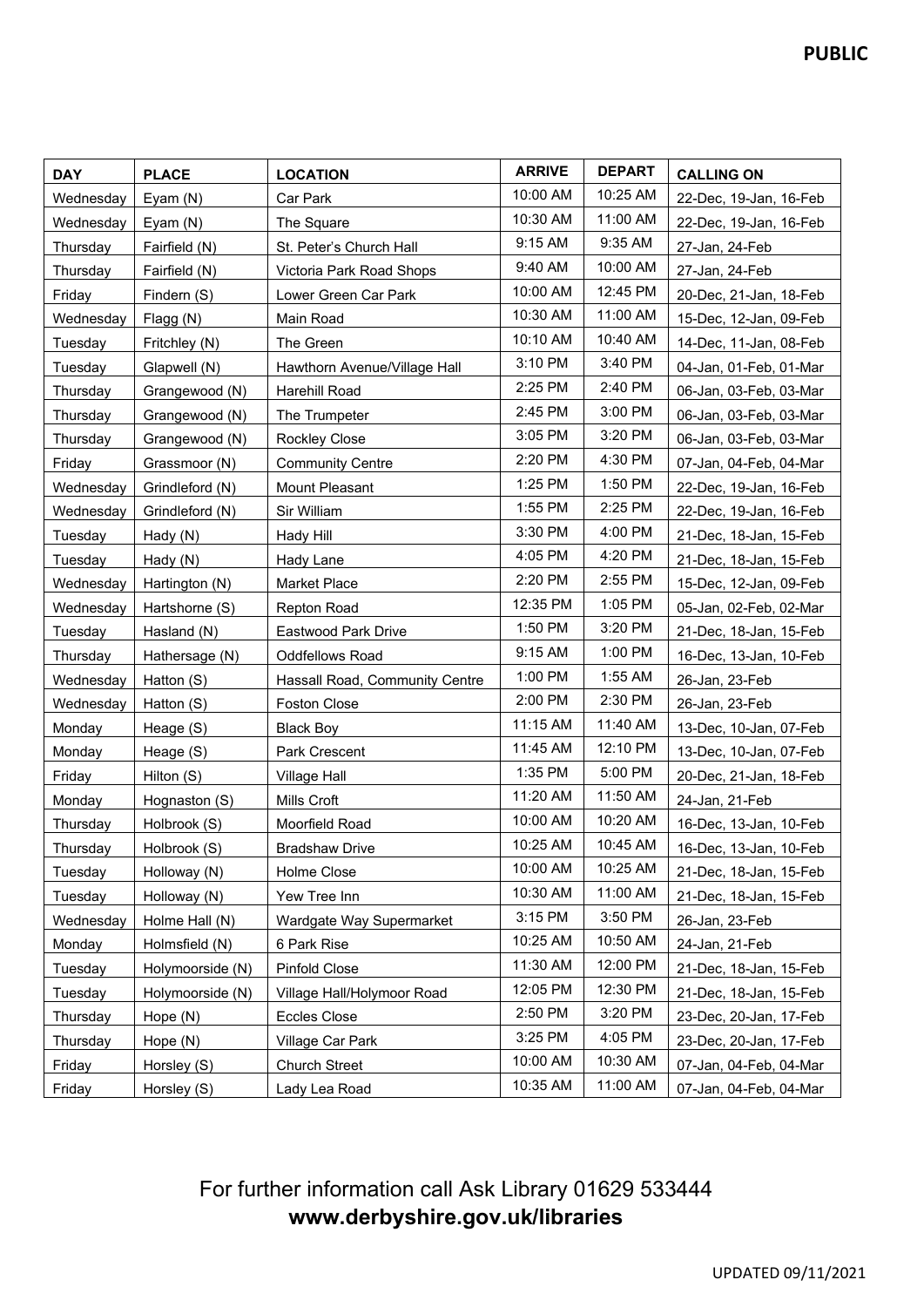| <b>DAY</b> | <b>PLACE</b>           | <b>LOCATION</b>               | <b>ARRIVE</b> | <b>DEPART</b> | <b>CALLING ON</b>      |
|------------|------------------------|-------------------------------|---------------|---------------|------------------------|
| Friday     | Horsley Woodhouse (S)  | Main street Post Office       | 11:10 AM      | 12:00 PM      | 07-Jan, 04-Feb, 04-Mar |
| Friday     | Horsley Woodhouse (S)  | <b>Fairfield Road</b>         | 12:05 PM      | 12:30 PM      | 07-Jan, 04-Feb, 04-Mar |
| Monday     | Hulland Ward (S)       | <b>Alport Close</b>           | 12:40 PM      | $1:15$ PM     | 24-Jan, 21-Feb         |
| Monday     | Hulland Ward (S)       | Ashes Avenue Car Park         | 1:20 PM       | 1.45 PM       | 24-Jan, 21-Feb         |
| Friday     | Inkersall (N)          | Avondale Road                 | 11:05 AM      | 11:25 AM      | 28-Jan, 25-Feb         |
| Friday     | Inkersall (N)          | Summerskill Green             | 11:30 AM      | 12:00 PM      | 28-Jan, 25-Feb         |
| Friday     | Ironville (S)          | Cinder Bank                   | 10:30 AM      | 11:45 AM      | 17-Dec, 14-Jan, 11-Feb |
| Friday     | Ironville (S)          | Victoria Crescent             | 11:50 AM      | 12:45 PM      | 17-Dec, 14-Jan, 11-Feb |
| Friday     | Kilburn (S)            | <b>Church Street Car Park</b> | 1:10 PM       | 3:00 PM       | 07-Jan, 04-Feb, 04-Mar |
| Friday     | Kirk Hallam (S)        | <b>Elliott Drive</b>          | 11:15 AM      | 11:45 AM      | 28-Jan, 25-Feb         |
| Friday     | Kirk Hallam (S)        | Queen Elizabeth Way Shops     | 11:50 AM      | 12:20 PM      | 28-Jan, 25-Feb         |
| Monday     | Kirk Langley (S)       | The Cunnery                   | 9:40 AM       | 10:10 AM      | 24-Jan, 21-Feb         |
| Monday     | Kniveton (S)           | Centre of Village near school | 10:40 AM      | 11:10 AM      | 24-Jan, 21-Feb         |
| Tuesday    | Langley Mill (S)       | <b>Bailey Brook Drive</b>     | 2:10 PM       | 2:40 PM       | 21-Dec, 18-Jan, 15-Feb |
| Tuesday    | Langley Mill (S)       | Milnhay Road                  | 2:45 PM       | 3:10 PM       | 21-Dec, 18-Jan, 15-Feb |
| Friday     | Langwith (N)           | 23 Dale Close                 | 12:20 PM      | 12:45 PM      | 28-Jan, 25-Feb         |
| Friday     | Langwith (N)           | Main Street                   | 12:50 PM      | 1:10 PM       | 28-Jan, 25-Feb         |
| Thursday   | Linton (S)             | <b>Winchester Drive</b>       | 12:05 PM      | 12:25 PM      | 27-Jan, 24-Feb         |
| Thursday   | Linton (S)             | <b>High Street</b>            | 12:30 PM      | 12:50 PM      | 27-Jan, 24-Feb         |
| Thursday   | Little Eaton (S)       | The Leys                      | 11:00 AM      | 11:25 AM      | 16-Dec, 13-Jan, 10-Feb |
| Thursday   | Little Eaton (S)       | <b>Barley Close</b>           | 11:40 AM      | 12:00 PM      | 16-Dec, 13-Jan, 10-Feb |
| Thursday   | Little Eaton (S)       | Park Close                    | 12:05 PM      | 12:15 PM      | 16-Dec, 13-Jan, 10-Feb |
| Thursday   | Little Eaton (S)       | Queen's Head, Alfreton Road   | 12:20 PM      | 12:50 PM      | 16-Dec, 13-Jan, 10-Feb |
| Wednesday  | Long Eaton (S)         | Wilsthorpe Tavern             | 1:40 PM       | 3:00 PM       | 22-Dec, 19-Jan, 16-Feb |
| Tuesday    | Loscoe (S)             | <b>Belfield Court</b>         | 1:30 PM       | 2:00 PM       | 21-Dec, 18-Jan, 15-Feb |
| Wednesday  | Loundsley Green (N)    | <b>Cheedale Close</b>         | 2:20 PM       | 2:45 PM       | 26-Jan, 23-Feb         |
| Wednesday  | Loundsley Green (N)    | <b>Cuttholme Road Shops</b>   | 2:50 PM       | 3:05 PM       | 26-Jan, 23-Feb         |
| Monday     | Low Leighton (N)       | Ventura Court                 | 11:50 AM      | 12:05 PM      | 13-Dec, 10-Jan, 07-Feb |
| Monday     | Low Leighton (N)       | <b>High Hill Road Shops</b>   | 12:10 PM      | 12:35 PM      | 13-Dec, 10-Jan, 07-Feb |
| Friday     | Lower Pilsley (N)      | Seanor Lane                   | 12:40 PM      | 1:00 PM       | 07-Jan, 04-Feb, 04-Mar |
| Monday     | Marsh Lane (N)         | Lightwood Road                | 1:30 PM       | 2:00 PM       | 24-Jan, 21-Feb         |
| Monday     | Marsh Lane (N)         | School Lane                   | 2:05 PM       | 2:35 PM       | 24-Jan, 21-Feb         |
| Tuesday    | Marston Montgomery (S) | Opposite Weston Bank          | 11:10 AM      | 12:00 PM      | 14-Dec, 11-Jan, 08-Feb |
| Tuesday    | Marston Montgomery (S) | Marston Bank                  | 12:05 PM      | 12:30 PM      | 14-Dec, 11-Jan, 08-Feb |
| Tuesday    | Mastin Moor (N)        | Edale Road                    | 2:45 PM       | 3:15 PM       | 25-Jan, 22-Feb         |
| Friday     | Matlock (N)            | 2 Hackney Road                | 10:00 AM      | 10:30 AM      | 17-Dec, 14-Jan, 11-Feb |
| Tuesday    | Mickley (N)            | Priestley Avenue/Cedar Street | 10:20 AM      | 10:40 AM      | 04-Jan, 01-Feb, 01-Mar |
| Tuesday    | Middlecroft (N)        | 5 Fern Avenue                 | 4:00 PM       | 4:25 PM       | 25-Jan, 22-Feb         |
| Friday     | Middleton (N)          | Main Street                   | 1:40 PM       | 2:15 PM       | 17-Dec, 14-Jan, 11-Feb |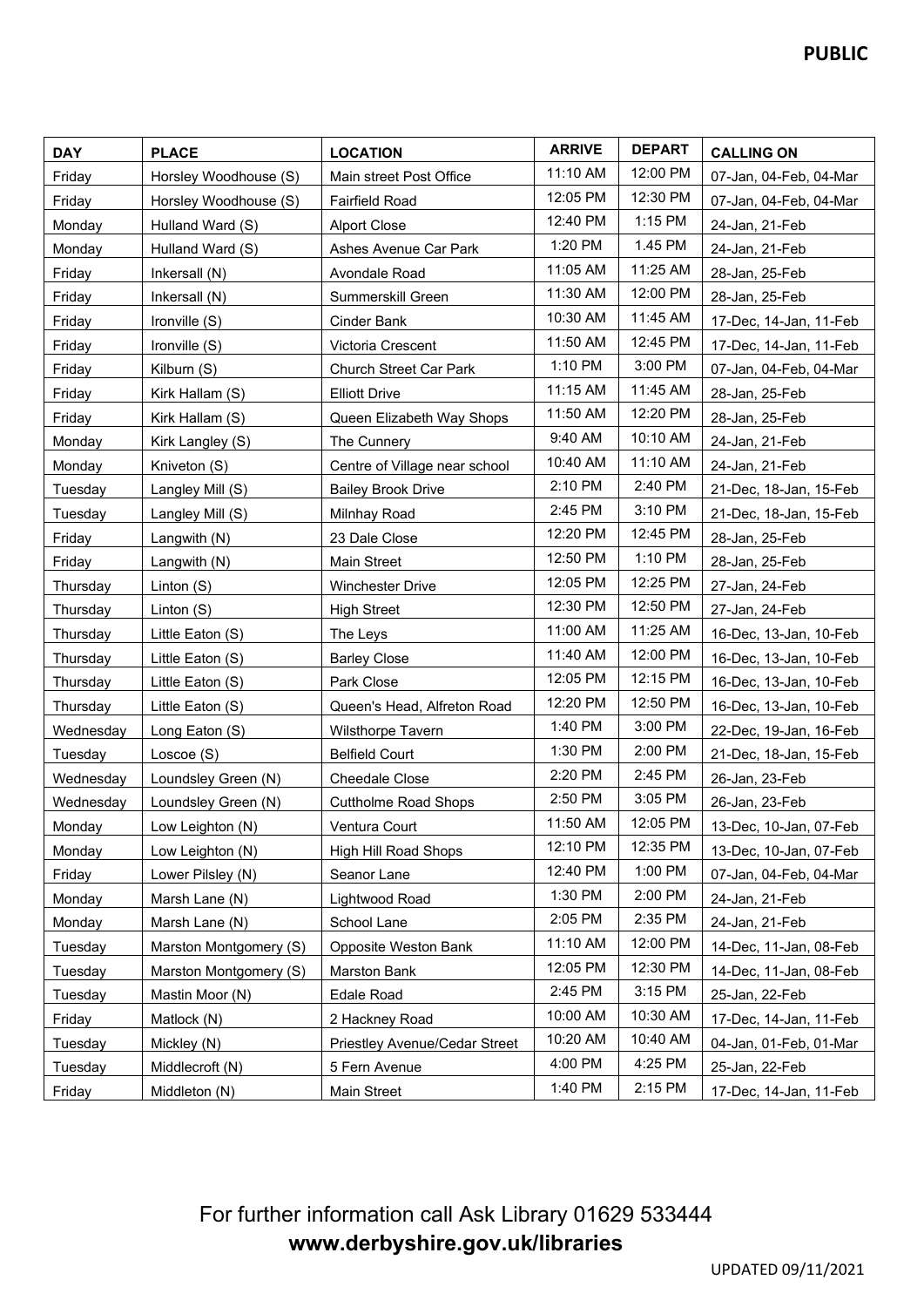| <b>DAY</b> | <b>PLACE</b>        | <b>LOCATION</b>              | <b>ARRIVE</b> | <b>DEPART</b> | <b>CALLING ON</b>      |
|------------|---------------------|------------------------------|---------------|---------------|------------------------|
| Wednesday  | Monyash (N)         | The Square                   | 11:15 AM      | 11:45 AM      | 15-Dec, 12-Jan, 09-Feb |
| Thursday   | Morley (S)          | <b>Brick Kiln Lane</b>       | 11:30 AM      | 12:30 PM      | 06-Jan, 03-Feb, 03-Mar |
| Wednesday  | Morton (S)          | Evershill Close              | 10:40 AM      | 10:55 AM      | 15-Dec, 12-Jan, 09-Feb |
| Wednesday  | Morton (S)          | Village Hall                 | 11:00 AM      | 11:25 AM      | 15-Dec, 12-Jan, 09-Feb |
| Wednesday  | Morton (S)          | Main Road/ School            | 11:30 AM      | 12:10 PM      | 15-Dec, 12-Jan, 09-Feb |
| Wednesday  | Morton (S)          | 182 Main Road                | 12:15 PM      | 12:30 PM      | 15-Dec, 12-Jan, 09-Feb |
| Tuesday    | New Houghton (N)    | <b>Recreation Road</b>       | 2:40 PM       | 3:00 PM       | 04-Jan, 01-Feb, 01-Mar |
| Wednesday  | New Whittington (N) | Devonshire Avenue North      | 12:30 PM      | 1:00 PM       | 26-Jan, 23-Feb         |
| Wednesday  | Newhall (S)         | Sainsbury's Car Park         | 10:00 AM      | 12:00 PM      | 26-Jan, 23-Feb         |
| Thursday   | Newton (S)          | <b>Community Centre</b>      | 10:00 AM      | 10:40 AM      | 23-Dec, 20-Jan, 17-Feb |
| Thursday   | Newton (S)          | Red Barn Close               | 10:45 AM      | 11:10 AM      | 23-Dec, 20-Jan, 17-Feb |
| Thursday   | Newton (S)          | <b>Charnwood Crescent</b>    | 11:15 AM      | 11:35 AM      | 23-Dec, 20-Jan, 17-Feb |
| Thursday   | Newton (S)          | Dale Avenue                  | 11:40 AM      | 12:00 PM      | 23-Dec, 20-Jan, 17-Feb |
| Tuesday    | North Wingfield (N) | Miners' Welfare Car Park     | 10:50 AM      | 12:30 PM      | 04-Jan, 01-Feb, 01-Mar |
| Tuesday    | Openwoodgate (S)    | Openwood Road                | 10:45 AM      | 11:05 AM      | 21-Dec, 18-Jan, 15-Feb |
| Tuesday    | Openwoodgate (S)    | Sandbed Lane                 | 11:10 AM      | 11:25 AM      | 21-Dec, 18-Jan, 15-Feb |
| Thursday   | Overseal (S)        | Woodville Road, Village Hall | 10:00 AM      | 10:40 AM      | 27-Jan, 24-Feb         |
| Friday     | Parwich (N)         | The Green                    | 3:15 PM       | 3:45 PM       | 17-Dec, 14-Jan, 11-Feb |
| Thursday   | Peak Dale (N)       | <b>Upper End</b>             | 11:15 AM      | 11:40 AM      | 27-Jan, 24-Feb         |
| Friday     | Pilsley (N)         | <b>Community Centre</b>      | 10:15 AM      | 12:35 PM      | 07-Jan, 04-Feb, 04-Mar |
| Tuesday    | Pleasley (N)        | Newboundmill Lane            | 2:00 PM       | 2:15 PM       | 04-Jan, 01-Feb, 01-Mar |
| Tuesday    | Pleasley (N)        | Booth Avenue                 | 2:20 PM       | 2:35 PM       | 04-Jan, 01-Feb, 01-Mar |
| Tuesday    | Poolsbrook (N)      | Poolsbrook View              | 3:25 PM       | 3:50 PM       | 25-Jan, 22-Feb         |
| Monday     | Renishaw (N)        | The Wynd                     | 11:45 AM      | 12:15 PM      | 24-Jan, 21-Feb         |
| Tuesday    | Repton (S)          | <b>Askew Grove</b>           | 10:15 AM      | 11:30 AM      | 04-Jan, 01-Feb, 01-Mar |
| Tuesday    | Repton (S)          | The Square                   | 11:35 AM      | 1:00 PM       | 04-Jan, 01-Feb, 01-Mar |
| Friday     | Riddings (S)        | West Street Riddings Park    | 9:55 AM       | 10:20 AM      | 17-Dec, 14-Jan, 11-Feb |
| Monday     | Ridgeway (N)        | Lowfield Avenue              | 11:10 AM      | 11:30 AM      | 24-Jan, 21-Feb         |
| Thursday   | Rosliston (S)       | Main Street                  | 1:00 PM       | 1:30 PM       | 27-Jan, 24-Feb         |
| Wednesday  | Sawley (S)          | Northfield Bungalows         | 11:20 AM      | 12:10 PM      | 22-Dec, 19-Jan, 16-Feb |
| Wednesday  | Sawley (S)          | Ladylea Road                 | 12:15 PM      | 1:00 PM       | 22-Dec, 19-Jan, 16-Feb |
| Friday     | Scarcliffe (N)      | <b>Main Street</b>           | 2:25 PM       | 2:45 PM       | 28-Jan, 25-Feb         |
| Wednesday  | Shirland (S)        | School Close                 | 2:35 PM       | 2:50 PM       | 15-Dec, 12-Jan, 09-Feb |
| Wednesday  | Shirland (S)        | Hallfieldgate Lane           | 2:55 PM       | 3:15 PM       | 15-Dec, 12-Jan, 09-Feb |
| Wednesday  | Shirland (S)        | Park Lane                    | 3:20 PM       | 3:40 PM       | 15-Dec, 12-Jan, 09-Feb |
| Friday     | Shuttlewood (N)     | <b>Pattison Street</b>       | 9:30 AM       | 10:00 AM      | 28-Jan, 25-Feb         |
| Tuesday    | South Wingfield (N) | Market Place                 | 1:10 PM       | 1:25 PM       | 14-Dec, 11-Jan, 08-Feb |
| Tuesday    | South Wingfield (N) | <b>Birches Avenue</b>        | 1:30 PM       | 1:45 PM       | 14-Dec, 11-Jan, 08-Feb |

# For further information call Ask Library 01629 533444 **www.derbyshire.gov.uk/libraries**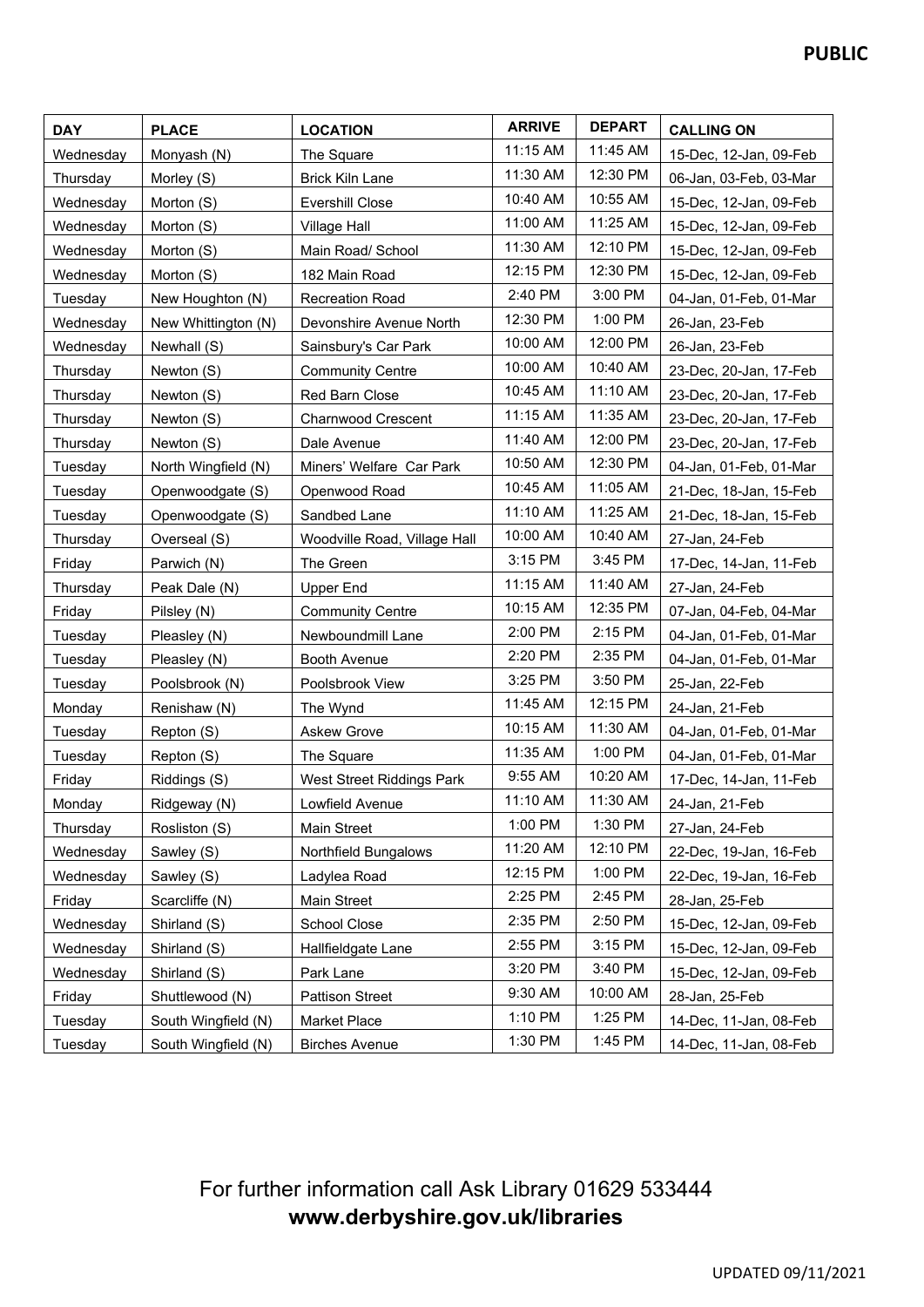| <b>DAY</b> | <b>PLACE</b>          | <b>LOCATION</b>              | <b>ARRIVE</b> | <b>DEPART</b> | <b>CALLING ON</b>      |
|------------|-----------------------|------------------------------|---------------|---------------|------------------------|
| Thursday   | Stanley (S)           | <b>New Street</b>            | 10:15 AM      | 11:15 AM      | 06-Jan, 03-Feb, 03-Mar |
| Thursday   | Stanley Common (S)    | The Green, Hayeswood Road    | 1:10 PM       | 1:45 PM       | 06-Jan, 03-Feb, 03-Mar |
| Wednesday  | Stanton (S)           | Manor Road                   | 11:45 AM      | 12:15 PM      | 05-Jan, 02-Feb, 02-Mar |
| Wednesday  | Stanton by Bridge (S) | Grange Lodge                 | 2:00 PM       | 2:25 PM       | 05-Jan, 02-Feb, 02-Mar |
| Wednesday  | Stanton by Bridge (S) | Stoneleigh                   | 2:30 PM       | 3:00 PM       | 05-Jan, 02-Feb, 02-Mar |
| Friday     | Stanton by Dale (S)   | <b>Middlemore Cottages</b>   | 1:00 PM       | 1:20 PM       | 28-Jan, 25-Feb         |
| Friday     | Stanton by Dale (S)   | Dale Road                    | 1:35 PM       | 1:50 PM       | 28-Jan, 25-Feb         |
| Wednesday  | Stonebroom (S)        | The Bungalows                | 1:15 PM       | 1:40 AM       | 15-Dec, 12-Jan, 09-Feb |
| Wednesday  | Stonebroom (S)        | Kingsley Crescent            | 1:45 PM       | 2:00 PM       | 15-Dec, 12-Jan, 09-Feb |
| Wednesday  | Stonebroom (S)        | School Close                 | 2:05 PM       | 2:20 PM       | 15-Dec, 12-Jan, 09-Feb |
| Wednesday  | Stretton (S)          | <b>Toll Gate Cottage</b>     | 9:50 AM       | 10:00 AM      | 15-Dec, 12-Jan, 09-Feb |
| Wednesday  | Stretton (S)          | Highstairs lane              | 10:10 AM      | 10:30 AM      | 15-Dec, 12-Jan, 09-Feb |
| Tuesday    | Swanwick (S)          | Lark Hill                    | 11:45 AM      | 12:25 PM      | 25-Jan, 22-Feb         |
| Tuesday    | Swanwick (S)          | Cross Keys                   | 1:05 PM       | 1:50 PM       | 25-Jan, 22-Feb         |
| Tuesday    | Swanwick (S)          | Broadway 1                   | 1:55 PM       | 2:30 PM       | 25-Jan, 22-Feb         |
| Tuesday    | Swanwick (S)          | Broadway 2                   | 2:35 PM       | 3:00 PM       | 25-Jan, 22-Feb         |
| Tuesday    | Tansley (N)           | Alders Lane                  | 2:55 PM       | 3:10:PM       | 14-Dec, 11-Jan, 08-Feb |
| Tuesday    | Tansley (N)           | Village Hall, Church Street  | 3:15 PM       | 3:40 PM       | 14-Dec, 11-Jan, 08-Feb |
| Wednesday  | Temple Normanton (N)  | Springwood Street            | 3:15 PM       | 3:45 PM       | 05-Jan, 02-Feb, 02-Mar |
| Thursday   | Thornhill (N)         | Nicholas Hall                | 1:05 PM       | 1:35 PM       | 23-Dec, 20-Jan, 17-Feb |
| Monday     | Tibshelf (S)          | <b>Village Hall</b>          | 1:15 PM       | 5:00 PM       | 13-Dec, 10-Jan, 07-Feb |
| Monday     | Tintwistle (N)        | <b>West Drive</b>            | 9:45 AM       | 10:15 AM      | 13-Dec, 10-Jan, 07-Feb |
| Wednesday  | Tupton (N)            | Sales Avenue                 | 1:25 PM       | 1:55 PM       | 05-Jan, 02-Feb, 02-Mar |
| Wednesday  | Tupton (N)            | Village Hall, Green Lane     | 2:00 PM       | 2:25 PM       | 05-Jan, 02-Feb, 02-Mar |
| Wednesday  | Tupton (N)            | Ward Street/Queen's Way      | 2:30 PM       | 2:55 PM       | 05-Jan, 02-Feb, 02-Mar |
| Monday     | Unstone (N)           | Sheffield Road               | 2:45 PM       | 3:20 PM       | 24-Jan, 21-Feb         |
| Thursday   | Walton (N)            | Walton Back Lane             | 11:40 AM      | 12:00 PM      | 06-Jan, 03-Feb, 03-Mar |
| Thursday   | Walton (N)            | Elgin Close                  | 12:05 PM      | 12:30 PM      | 06-Jan, 03-Feb, 03-Mar |
| Thursday   | Walton (N)            | Fenland Way                  | 12:35 PM      | 12:50 PM      | 06-Jan, 03-Feb, 03-Mar |
| Thursday   | Walton (N)            | Hazel Drive/Kingsmede Avenue | 12:55 PM      | 1:10 PM       | 06-Jan, 03-Feb, 03-Mar |
| Wednesday  | Walton on Trent (S)   | Bells End Road               | 10:30 AM      | 10:55 AM      | 05-Jan, 02-Feb, 02-Mar |
| Wednesday  | Walton on Trent (S)   | White Swan                   | 11:00 AM      | 11:25 AM      | 05-Jan, 02-Feb, 02-Mar |
| Tuesday    | Wessington (N)        | <b>Hillcrest Avenue</b>      | 1:55 PM       | 2:20 PM       | 14-Dec, 11-Jan, 08-Feb |
| Tuesday    | Wessington (N)        | Brackenfield Lane            | 2:25 PM       | 2:50 PM       | 14-Dec, 11-Jan, 08-Feb |
| Thursday   | West Hallam (S)       | <b>Community Centre</b>      | 1:50 PM       | 2:15PM        | 06-Jan, 03-Feb, 03-Mar |
| Thursday   | West Hallam (S)       | Derbyshire Avenue            | 2:20PM        | 3:25PM        | 06-Jan, 03-Feb, 03-Mar |
| Thursday   | West Hallam (S)       | The Village                  | 3:30PM        | 4:00 PM       | 06-Jan, 03-Feb, 03-Mar |
| Thursday   | Westhouses (S)        | Seymour Villa, Alfreton Road | 2:40 PM       | 3:00 PM       | 23-Dec, 20-Jan, 17-Feb |